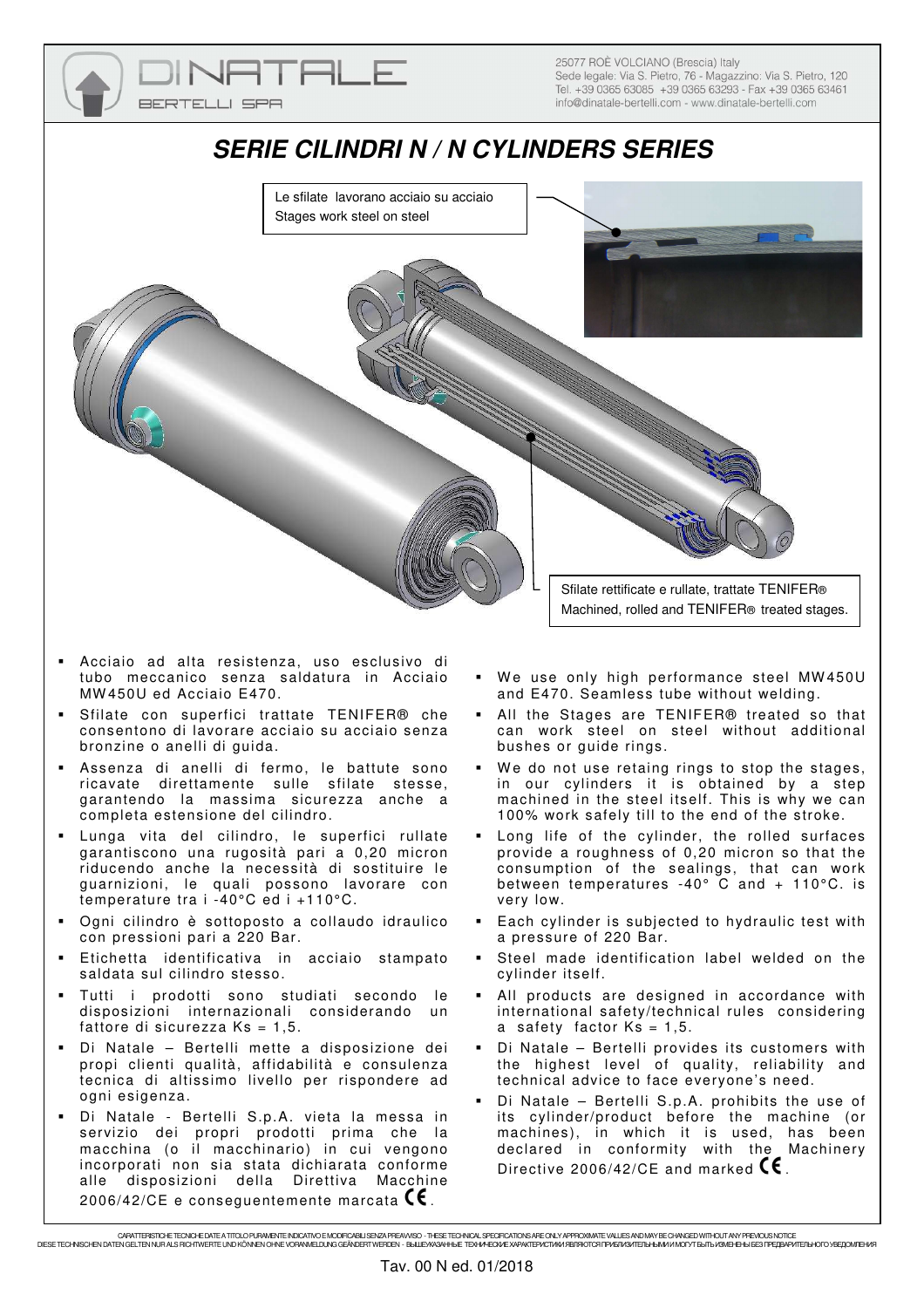|                            | BERTEL                                                                                                                                   | SPA                     |                                                          |                                                                                                                     |           |           |           |           |                |                                                                                                                                                         |           |           |  | 25077 ROÈ VOLCIANO (Brescia) Italy |                | Sede legale: Via S. Pietro, 76 - Magazzino: Via S. Pietro, 120<br>Tel. +39 0365 63085 +39 0365 63293 - Fax +39 0365 63461<br>info@dinatale-bertelli.com - www.dinatale-bertelli.com |                                                             |                                 |                                                          |
|----------------------------|------------------------------------------------------------------------------------------------------------------------------------------|-------------------------|----------------------------------------------------------|---------------------------------------------------------------------------------------------------------------------|-----------|-----------|-----------|-----------|----------------|---------------------------------------------------------------------------------------------------------------------------------------------------------|-----------|-----------|--|------------------------------------|----------------|-------------------------------------------------------------------------------------------------------------------------------------------------------------------------------------|-------------------------------------------------------------|---------------------------------|----------------------------------------------------------|
|                            |                                                                                                                                          | 40                      |                                                          | Ø                                                                                                                   | 31        |           |           | 8         | 50             | 55,                                                                                                                                                     |           |           |  |                                    |                |                                                                                                                                                                                     | <b>OPTIONAL</b>                                             |                                 |                                                          |
|                            |                                                                                                                                          |                         |                                                          |                                                                                                                     |           | C         |           | Τ         |                | ပ<br>$^{+}$                                                                                                                                             |           |           |  |                                    |                | NIP2722 1/2 Gas + VALVOLA<br>NIP2722 $\frac{1}{2}$ Gas + VALVE                                                                                                                      |                                                             |                                 |                                                          |
|                            |                                                                                                                                          |                         | 100<br>40                                                | Ø                                                                                                                   | 31        |           |           |           | $\overline{6}$ | 35                                                                                                                                                      |           |           |  |                                    |                | NIP2723 3/4 Gas + VALVOLA<br>NIP2723 $%$ Gas + VALVE                                                                                                                                |                                                             |                                 |                                                          |
|                            | PRESSIONE MAX. DI ESERCIZIO 200 BAR - MAX. WORKING PRESSURE 200 BAR<br>MAX. BETRIEBSDRUCK 200 BAR - МАКСИМАЛЬНОЕ РАБОЧЕЕ ДАВЛЕНИЕ200 БАР |                         |                                                          |                                                                                                                     |           |           |           |           |                |                                                                                                                                                         |           |           |  |                                    |                |                                                                                                                                                                                     |                                                             |                                 |                                                          |
| <b>TIPO</b><br><b>TYPE</b> |                                                                                                                                          | $-$ STROKE              |                                                          | Ø SFILATE<br>mm.<br>Ø EXTENSIONS<br>mm.<br>Ø STUFEN<br>mm.<br><b>Ø СТУПЕНИ</b><br>mm.<br>Ø<br>Ø<br>Ø<br>Ø<br>Ø<br>Ø |           |           |           |           |                | <b>DIMENSIONI CILINDRO</b><br><b>CYLINDER DIMENSIONS</b><br>ZYLINDER ABMESSUNGEN<br>РАЗМЕРЫ ЦИЛИНДРА<br>Ø<br>Ø<br>Ü<br>Ι.<br>91   107   126   145   165 |           |           |  |                                    |                |                                                                                                                                                                                     |                                                             |                                 |                                                          |
| <b>TYP</b><br>ВИД          |                                                                                                                                          | $-x$<br>ШЯ<br>ORSA<br>O | CAPACITY<br>BELASTBARKEIT<br>FPY3ONOДЪЁМНОСТЬ<br>PORTATA |                                                                                                                     |           |           |           |           |                | Ø                                                                                                                                                       |           |           |  |                                    |                | J.                                                                                                                                                                                  | Ход ступени<br>-L. extension<br>sfilata -<br>stufen<br>نے ب | Peso - Weight<br>Gewicht<br>Bec | ume olio - Amount of oil<br>linhalt - Obbëm macna<br>o و |
|                            | RIFERIMENTO-REFERNCE<br>BEZUGS – CIPABKA                                                                                                 |                         | Ton.<br>a 200 bar                                        | 46                                                                                                                  | 61        | 76        | 88        |           |                |                                                                                                                                                         |           |           |  |                                    |                |                                                                                                                                                                                     | mm                                                          | Kg                              |                                                          |
| <b>N24</b>                 | NA3                                                                                                                                      | 754                     | 14,4                                                     |                                                                                                                     |           |           | $\bullet$ |           | $\bullet$      |                                                                                                                                                         |           |           |  | 124                                | 560            | $\frac{1}{2}$ Gas                                                                                                                                                                   | 450                                                         | 36                              | 6                                                        |
| <b>N32</b>                 | NAL4                                                                                                                                     | 1130                    | 6                                                        | $\bullet$                                                                                                           | $\bullet$ | $\bullet$ |           |           |                |                                                                                                                                                         |           |           |  | 95                                 | 560            | $\frac{1}{2}$ Gas                                                                                                                                                                   | 450                                                         | 23                              | 4                                                        |
| <b>N33</b>                 | NAP4                                                                                                                                     | 1130                    | 9                                                        |                                                                                                                     | $\bullet$ |           |           | $\bullet$ |                |                                                                                                                                                         |           |           |  | 112                                | 560            | $\frac{1}{2}$ Gas                                                                                                                                                                   | 450                                                         | 33                              | 5                                                        |
| <b>N34</b>                 | NA4                                                                                                                                      | 1130                    | 13,5                                                     |                                                                                                                     |           |           | $\bullet$ | $\bullet$ | $\bullet$      | $\bullet$                                                                                                                                               |           |           |  | 124                                | 560            | $\frac{1}{2}$ Gas                                                                                                                                                                   | 450                                                         | 41                              | Lt.<br>8                                                 |
| <b>N35</b><br><b>N36</b>   | NAS4<br>NAT4                                                                                                                             | 1120<br>1110            | 19<br>19                                                 |                                                                                                                     |           |           |           |           | $\bullet$      | $\bullet$                                                                                                                                               | $\bullet$ |           |  | 150<br>170                         | 560<br>560     | $\frac{1}{2}$ Gas                                                                                                                                                                   | 450<br>450                                                  | 51<br>56                        | 11<br>15                                                 |
|                            |                                                                                                                                          |                         |                                                          |                                                                                                                     |           |           |           |           |                |                                                                                                                                                         |           |           |  |                                    |                | $\frac{1}{2}$ Gas                                                                                                                                                                   |                                                             |                                 |                                                          |
| <b>N44</b>                 | NA <sub>5</sub>                                                                                                                          | 1510                    | 11,5                                                     |                                                                                                                     | $\bullet$ | $\bullet$ |           | $\bullet$ | $\bullet$      |                                                                                                                                                         |           |           |  | 124                                | 560            | $\frac{1}{2}$ Gas                                                                                                                                                                   | 450                                                         | 39                              | 9                                                        |
| <b>N45</b>                 | NAS5                                                                                                                                     | 1500                    | 16                                                       |                                                                                                                     |           | $\bullet$ |           | $\bullet$ | $\bullet$      | $\bullet$                                                                                                                                               |           |           |  | 150                                | 560            | $\frac{1}{2}$ Gas                                                                                                                                                                   | 450                                                         | 51                              | 13                                                       |
| N46                        | NAT5                                                                                                                                     | 1490                    | 22                                                       |                                                                                                                     |           |           | $\bullet$ |           | $\bullet$      | $\bullet$                                                                                                                                               | $\bullet$ |           |  | 170                                | 560            | $3/4$ Gas                                                                                                                                                                           | 450                                                         | 67                              | 17                                                       |
| <b>N54</b>                 | NA6                                                                                                                                      | 1885                    | 9                                                        | $\bullet$                                                                                                           | $\bullet$ | $\bullet$ |           | $\bullet$ | $\bullet$      |                                                                                                                                                         |           |           |  | 124                                | 560            | $\frac{1}{2}$ Gas                                                                                                                                                                   | 450                                                         | 39                              | 9                                                        |
| <b>N55</b>                 | NAS6                                                                                                                                     | 1875                    | 14                                                       |                                                                                                                     |           |           |           | $\bullet$ | $\bullet$      | $\bullet$                                                                                                                                               |           |           |  | 150                                | 560            | $\frac{1}{2}$ Gas                                                                                                                                                                   | 450                                                         | 57                              | 14                                                       |
| <b>N56</b>                 | NAT6                                                                                                                                     | 1875                    | 19,5                                                     |                                                                                                                     |           | $\bullet$ |           | $\bullet$ | $\bullet$      | $\bullet$                                                                                                                                               | $\bullet$ |           |  | 170                                | 560            | $\frac{3}{4}$ Gas                                                                                                                                                                   | 450                                                         | 78                              | 20                                                       |
| <b>N57</b>                 | NAU6                                                                                                                                     | 1845                    | 26                                                       |                                                                                                                     |           |           | $\bullet$ |           | $\bullet$      | $\bullet$                                                                                                                                               | $\bullet$ | $\bullet$ |  | 190                                | 560            | $3/4$ Gas                                                                                                                                                                           | 450                                                         | 86                              | 26                                                       |
|                            |                                                                                                                                          |                         |                                                          |                                                                                                                     |           |           |           |           |                |                                                                                                                                                         |           |           |  |                                    |                |                                                                                                                                                                                     |                                                             |                                 |                                                          |
| <b>N65</b>                 | NAS7                                                                                                                                     | 2250                    | 12                                                       | $\bullet$                                                                                                           | $\bullet$ | $\bullet$ |           | $\bullet$ | $\bullet$      | $\bullet$                                                                                                                                               |           |           |  | 150                                | 560            | $\frac{1}{2}$ Gas                                                                                                                                                                   | 450                                                         | 56                              | 15                                                       |
| <b>N66</b>                 | NAT7                                                                                                                                     | 2250                    | 16,5                                                     |                                                                                                                     | $\bullet$ |           |           | ●         | $\bullet$      |                                                                                                                                                         | $\bullet$ |           |  | 170                                | 560            | $\frac{3}{4}$ Gas                                                                                                                                                                   | 450                                                         | 74                              | 20                                                       |
| <b>N67</b>                 | NAU7                                                                                                                                     | 2220                    | 23,5                                                     |                                                                                                                     |           | $\bullet$ |           | $\bullet$ | $\bullet$      | $\bullet$                                                                                                                                               | $\bullet$ | $\bullet$ |  | 190                                | 560            | $\frac{3}{4}$ Gas                                                                                                                                                                   | 450                                                         | 86                              | 28                                                       |
|                            |                                                                                                                                          |                         |                                                          |                                                                                                                     |           |           |           |           |                |                                                                                                                                                         |           |           |  |                                    |                |                                                                                                                                                                                     |                                                             |                                 |                                                          |
| <b>N76</b><br><b>N77</b>   | NAT8<br>NAU8                                                                                                                             | 2620<br>2605            | 14,5<br>20                                               | $\bullet$                                                                                                           | $\bullet$ | $\bullet$ |           | $\bullet$ | $\bullet$      | $\bullet$                                                                                                                                               | $\bullet$ |           |  | 170                                | 560<br>190 560 | $3/4$ Gas<br>$\frac{3}{4}$ Gas                                                                                                                                                      | 450                                                         | 72<br>450 93                    | 22<br>-28                                                |

. CARATTERSTOHETEONOF DATELOPURANENTE NOCATIOO FUROCHANGE USEVA PREVIORS - THESE TECHNOL SPECIFICATIONS ARE ONLY APPROXIMATE VALUES AND MAY BE CHANGED WITHOUT ANY PREVOUS NOTICE<br>DIESE TECHNISCHEN DATEN CHERRY ARE TREPARTE